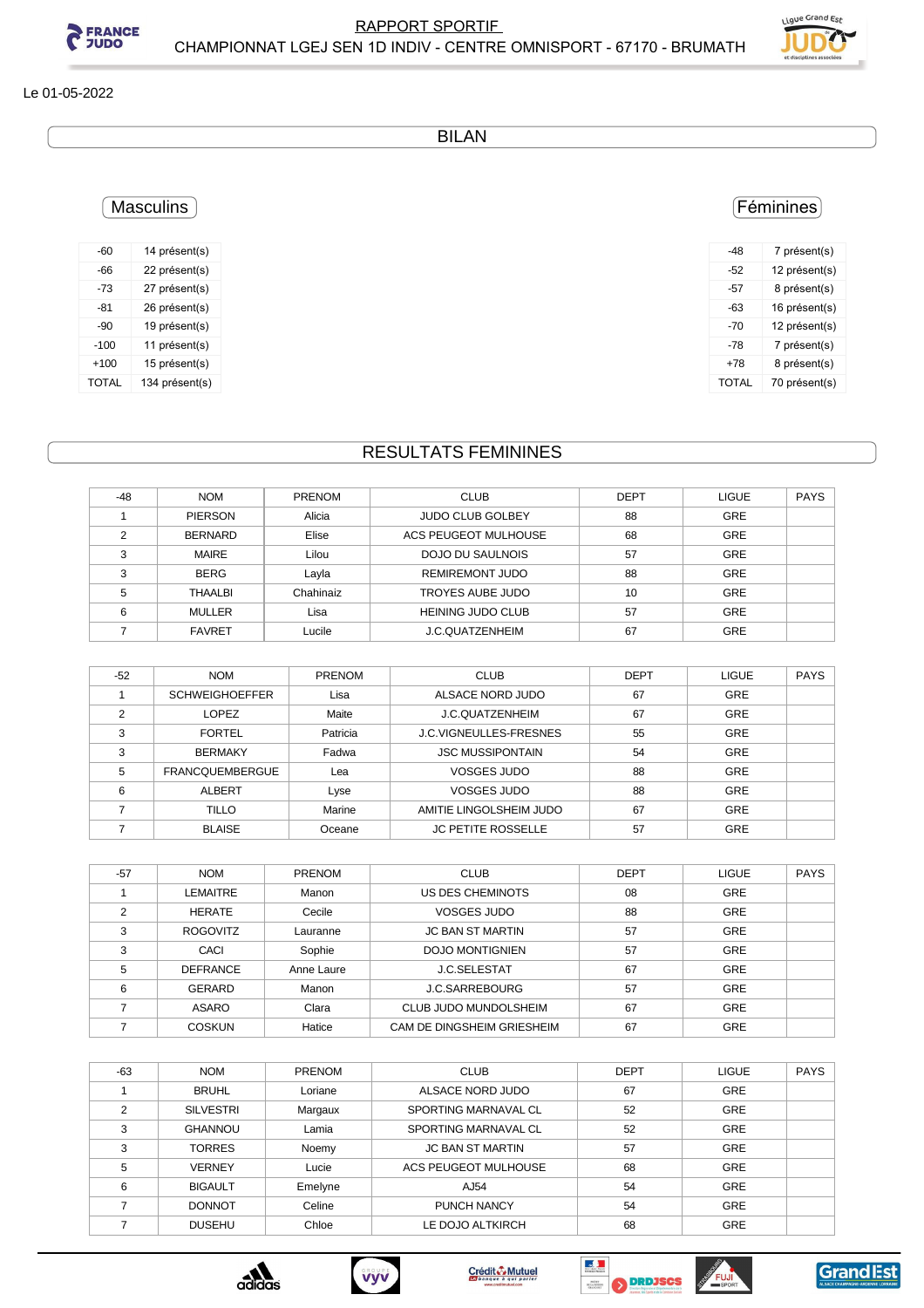



| $-70$         | <b>NOM</b>           | <b>PRENOM</b> | <b>CLUB</b>                | <b>DEPT</b> | <b>LIGUE</b> | PAYS |
|---------------|----------------------|---------------|----------------------------|-------------|--------------|------|
|               | <b>DUPONT</b>        | Lauriane      | AJ54                       | 54          | <b>GRE</b>   |      |
| $\mathcal{P}$ | <b>VIAUD</b>         | Anais         | <b>JSC MUSSIPONTAIN</b>    | 54          | <b>GRE</b>   |      |
| 3             | <b>VAROQUIER</b>     | Amandine      | <b>JUDO CLUB JUNIVILLE</b> | 08          | <b>GRE</b>   |      |
| 3             | LAAGAL<br>ELBELGHITI | Salma         | US DES CHEMINOTS           | 08          | <b>GRE</b>   |      |
| 5             | <b>VOITON</b>        | Clarisse      | KIMONO CLUB                | 08          | <b>GRE</b>   |      |
| 6             | <b>MAUPOUX</b>       | Alexine       | ASOR SCHILTIGHEIM          | 67          | <b>GRE</b>   |      |
|               | <b>LOUIS</b>         | Elisa         | <b>JC DE SPINCOURT</b>     | 55          | <b>GRE</b>   |      |
|               | <b>BOURDUGE</b>      | Zoe           | <b>VOSGES JUDO</b>         | 88          | <b>GRE</b>   |      |

| $-78$ | <b>NOM</b>     | <b>PRENOM</b> | <b>CLUB</b>                             | <b>DEPT</b> | <b>LIGUE</b> | <b>PAYS</b> |
|-------|----------------|---------------|-----------------------------------------|-------------|--------------|-------------|
|       | <b>JUGE</b>    | Aurianne      | ACS PEUGEOT MULHOUSE                    | 68          | <b>GRE</b>   |             |
|       | LE FE          | Melanie       | <b>J.C.ORGEVAL REIMS</b>                | 51          | <b>GRE</b>   |             |
| ◠     | <b>OUALI</b>   | Sofia         | SPORTING MARNAVAL CL                    | 52          | <b>GRE</b>   |             |
| ◠     | <b>BORD</b>    | Nadine        | <b>JC EDMOND VOLLMER</b><br>LAUTERBOURG | 67          | GRE          |             |
| 5     | <b>PRISCAL</b> | Celia         | <b>UST HAYANGE</b>                      | 57          | <b>GRE</b>   |             |
| 6     | LANGLOIS       | Marion        | <b>JUDO CLUB VITRYAT</b>                | 51          | <b>GRE</b>   |             |
|       | <b>DROUIN</b>  | Eloise        | A.M. DU PAYS DE LA MOSSIG               | 67          | <b>GRE</b>   |             |

| $+78$ | <b>NOM</b>      | <b>PRENOM</b> | <b>CLUB</b>                | <b>DEPT</b> | <b>LIGUE</b> | <b>PAYS</b> |
|-------|-----------------|---------------|----------------------------|-------------|--------------|-------------|
|       | <b>DUCHENE</b>  | Morgane       | SPORTING MARNAVAL CL       | 52          | <b>GRE</b>   |             |
| っ     | <b>LASSALLE</b> | Ninon         | J.C.QUATZENHEIM            | 67          | <b>GRE</b>   |             |
| 3     | <b>FURIER</b>   | Justine       | SP.LOIS.ORNEL              | 52          | <b>GRE</b>   |             |
| 3     | <b>BUCHHEIT</b> | Oceane        | <b>UST HAYANGE</b>         | 57          | GRE          |             |
| 5     | VALSAQUE        | Aurore        | JUDO-JUJITSU CLUB DOMBASLE | 54          | <b>GRE</b>   |             |
| 6     | PLU             | Aurore        | <b>J.C.MONTMIRAILLAIS</b>  | 51          | GRE          |             |
|       | SALVADORI       | Eva           | SP.LOIS.ORNEL              | 52          | <b>GRE</b>   |             |
|       | <b>BARTHEL</b>  | Amandine      | ARTS MARTIAUX D ESCHAU     | 67          | <b>GRE</b>   |             |

# **RESULTATS MASCULINS**

| $-60$ | <b>NOM</b>      | <b>PRENOM</b> | <b>CLUB</b>                | <b>DEPT</b> | <b>LIGUE</b> | <b>PAYS</b> |
|-------|-----------------|---------------|----------------------------|-------------|--------------|-------------|
|       | <b>IGNACZAK</b> | Maxime        | ACS PEUGEOT MULHOUSE       | 68          | GRE          |             |
| っ     | <b>BUI VAN</b>  | Romain        | <b>JSC MUSSIPONTAIN</b>    | 54          | <b>GRE</b>   |             |
| 3     | <b>WINKEL</b>   | Remi          | AJ54                       | 54          | <b>GRE</b>   |             |
| 3     | ANDRE           | Valentin      | <b>VOSGES JUDO</b>         | 88          | <b>GRE</b>   |             |
| 5     | <b>CROMBEZ</b>  | Elliot        | OLYMPIQUE C TROYES         | 10          | GRE          |             |
| 6     | <b>HENRY</b>    | Matthieu      | <b>JUDO CLUB GERARDMER</b> | 88          | <b>GRE</b>   |             |
|       | <b>GERARD</b>   | Hugo          | AJ54                       | 54          | <b>GRE</b>   |             |
|       | LORENA          | Enzo          | US DES CHEMINOTS           | 08          | <b>GRE</b>   |             |

| -66 | <b>NOM</b>        | <b>PRENOM</b> | <b>CLUB</b>                 | <b>DEPT</b> | <b>LIGUE</b> | <b>PAYS</b> |
|-----|-------------------|---------------|-----------------------------|-------------|--------------|-------------|
|     | <b>BEAUZOR</b>    | Benjamin      | FREYMING MERLEBACH JUDO     | 57          | <b>GRE</b>   |             |
| ◠   | <b>METONY</b>     | Dylan         | FREYMING MERLEBACH JUDO     | 57          | <b>GRE</b>   |             |
| 3   | <b>BAGDASAROV</b> | Sevak         | <b>J.A.ST AVOLD</b>         | 57          | GRE          |             |
| 3   | <b>NEUHART</b>    | Jacques       | ETIVAL CLAIREFONTAINE JUDO  | 88          | GRE          |             |
| 5   | <b>MAUVAIS</b>    | Corentin      | <b>ACS PEUGEOT MULHOUSE</b> | 68          | GRE          |             |
| 6   | <b>REMY</b>       | Matthieu      | A L NEUVES MAISONS          | 54          | GRE          |             |
|     | <b>MECHITOUA</b>  | Uthman        | FREYMING MERLEBACH JUDO     | 57          | GRE          |             |
|     | <b>MAIRE</b>      | Corentin      | LE DOJO ALTKIRCH            | 68          | <b>GRE</b>   |             |